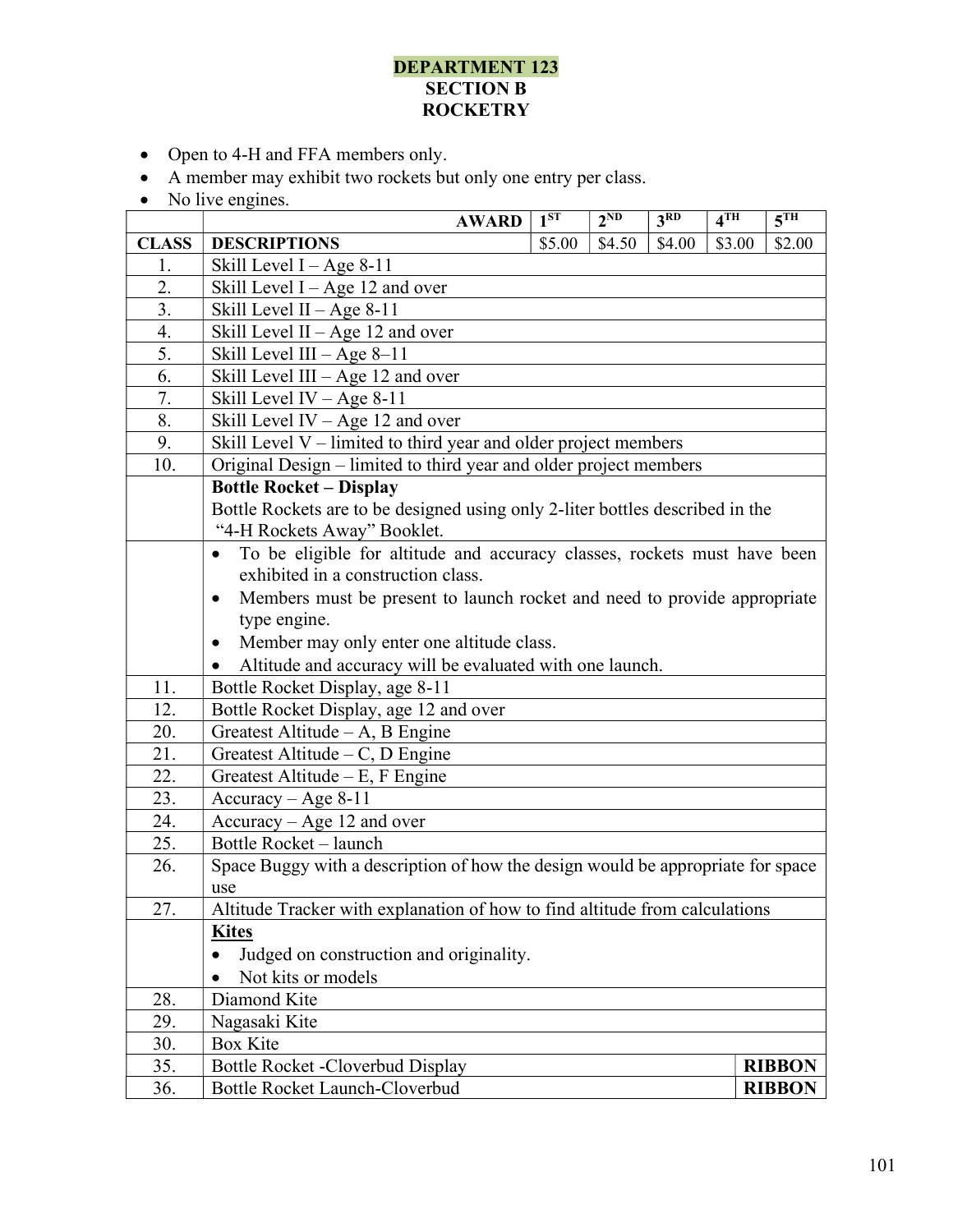## DEPARTMENT 123 SECTION C ROBOTICS PROJECTS

- Open to 4-H members only.
- A member may enter a maximum of 3 classes plus a poster.
- Classes 1-9 reflect the activities in the Junk Drawer Robotics 4-H project.
- Junk Drawer 4-H Notebook must accompany entries.
- Classes will be judged on design, functionality, and durability.
- Members must be present to demonstrate their project at 10 a.m. in the Show Arena on the first Saturday of the fair.

|              | <b>AWARD</b>                                                                            | 1st  | 2nd  | 3rd  | 4th  | 5th  |  |  |
|--------------|-----------------------------------------------------------------------------------------|------|------|------|------|------|--|--|
| <b>CLASS</b> | <b>DESCRIPTIONS</b>                                                                     | 5.00 | 4.50 | 4.00 | 3.00 | 2.00 |  |  |
|              | Level 1: Junk Drawer Robotics- All classes reflect the activities in this 4H project.   |      |      |      |      |      |  |  |
|              | Classes will be judged on design, functionality, and durability. Member must be present |      |      |      |      |      |  |  |
|              | to demonstrate their project at the above designated place and time.                    |      |      |      |      |      |  |  |
| 1.           | Marshmallow Catapult (Activity E)                                                       |      |      |      |      |      |  |  |
| 2.           | Robotic Arm (I)                                                                         |      |      |      |      |      |  |  |
| 3.           | Pneumatic Arm (Q)                                                                       |      |      |      |      |      |  |  |
|              | Level 2: Junk Drawer Robotics- All classes reflect the activities in this 4H project.   |      |      |      |      |      |  |  |
|              | Classes will be judged on design, functionality, and durability. Member must be present |      |      |      |      |      |  |  |
|              | to demonstrate their project at the above designated place and time.                    |      |      |      |      |      |  |  |
| 4.           | Clipmobile (C)                                                                          |      |      |      |      |      |  |  |
| 5.           | Can-Can Robot (H)                                                                       |      |      |      |      |      |  |  |
| 6.           | Es-Car-Go Robot (N)                                                                     |      |      |      |      |      |  |  |
|              | Level 3: Junk Drawer Robotics- All classes reflect the activities in this 4H project.   |      |      |      |      |      |  |  |
|              | Classes will be judged on design, functionality, and durability. Member must be present |      |      |      |      |      |  |  |
|              | to demonstrate their project at the above designated place and time.                    |      |      |      |      |      |  |  |
| 7.           | Double Pole Throw with Switch (E)                                                       |      |      |      |      |      |  |  |
| 8.           | Wall Follower Robot (J)                                                                 |      |      |      |      |      |  |  |
| 9.           | Design A Robot To Do A Specific Task (T)                                                |      |      |      |      |      |  |  |
|              | (Task identified on entry card & displayed with robot.)                                 |      |      |      |      |      |  |  |
|              | POSTERS: To be no larger than 14"X22", depicting some aspect from the 4-H               |      |      |      |      |      |  |  |
|              | <b>Virtual Robotics Project.</b>                                                        |      |      |      |      |      |  |  |
| 10.          | Ages 8-11                                                                               |      |      |      |      |      |  |  |
| 11.          | Ages 12-15                                                                              |      |      |      |      |      |  |  |
| 12.          | Ages 16-18                                                                              |      |      |      |      |      |  |  |
| 13.          | Club Exhibit: Displaying How Robots Function in Our World                               |      |      |      |      |      |  |  |